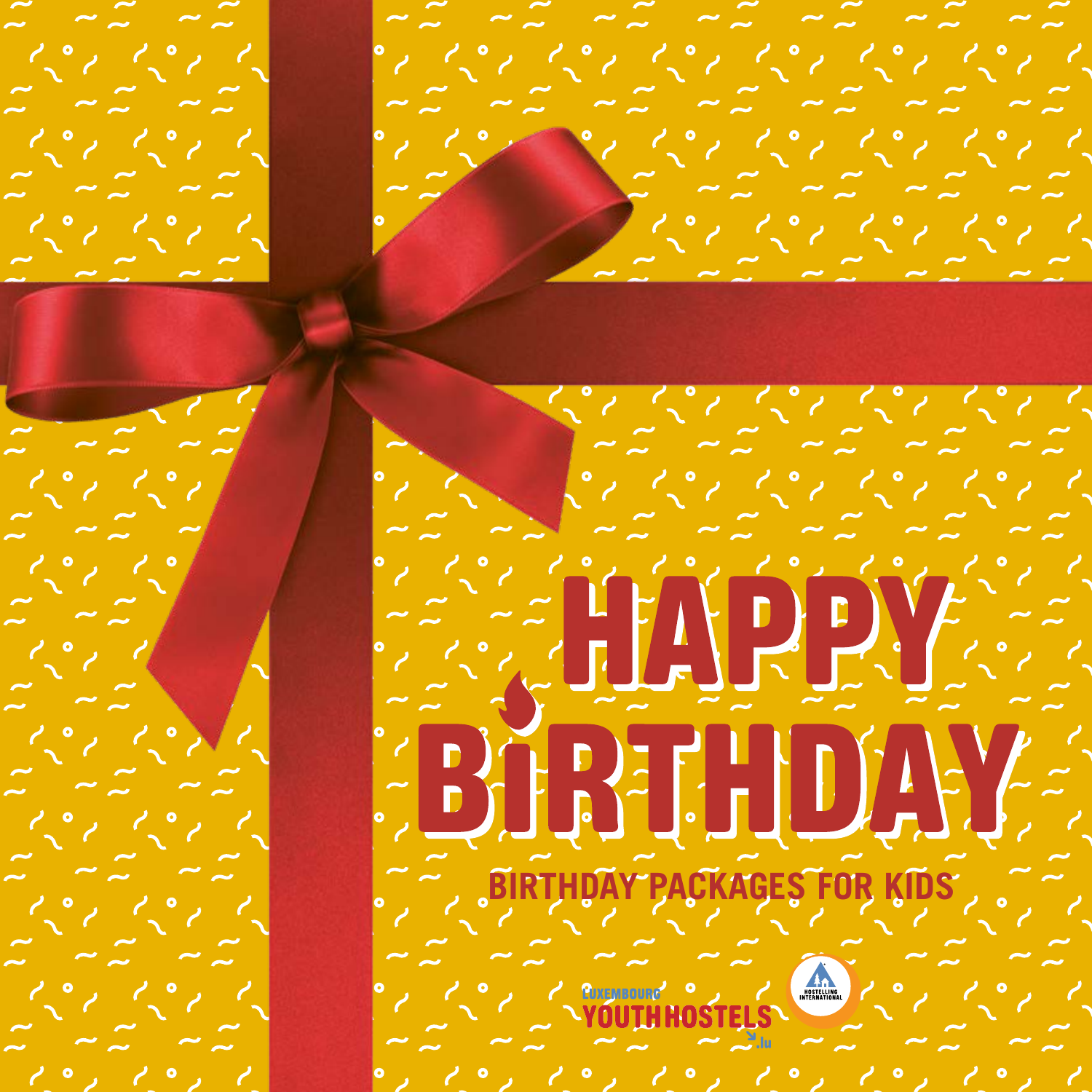#### **Children's birthday celebration at the youth hostel**

The nine youth hostels in Luxembourg offer all-round packages with plenty of space and a wide range of activities at favourable prices. We can take care of just about everything to make sure your child has a memorable birthday.

All animation packages contain the 'Metti' offer with cake, drinks, decoration and birthday invitations. For an extra fee of 6,50  $\epsilon$  per child you may order either pizza or pasta.

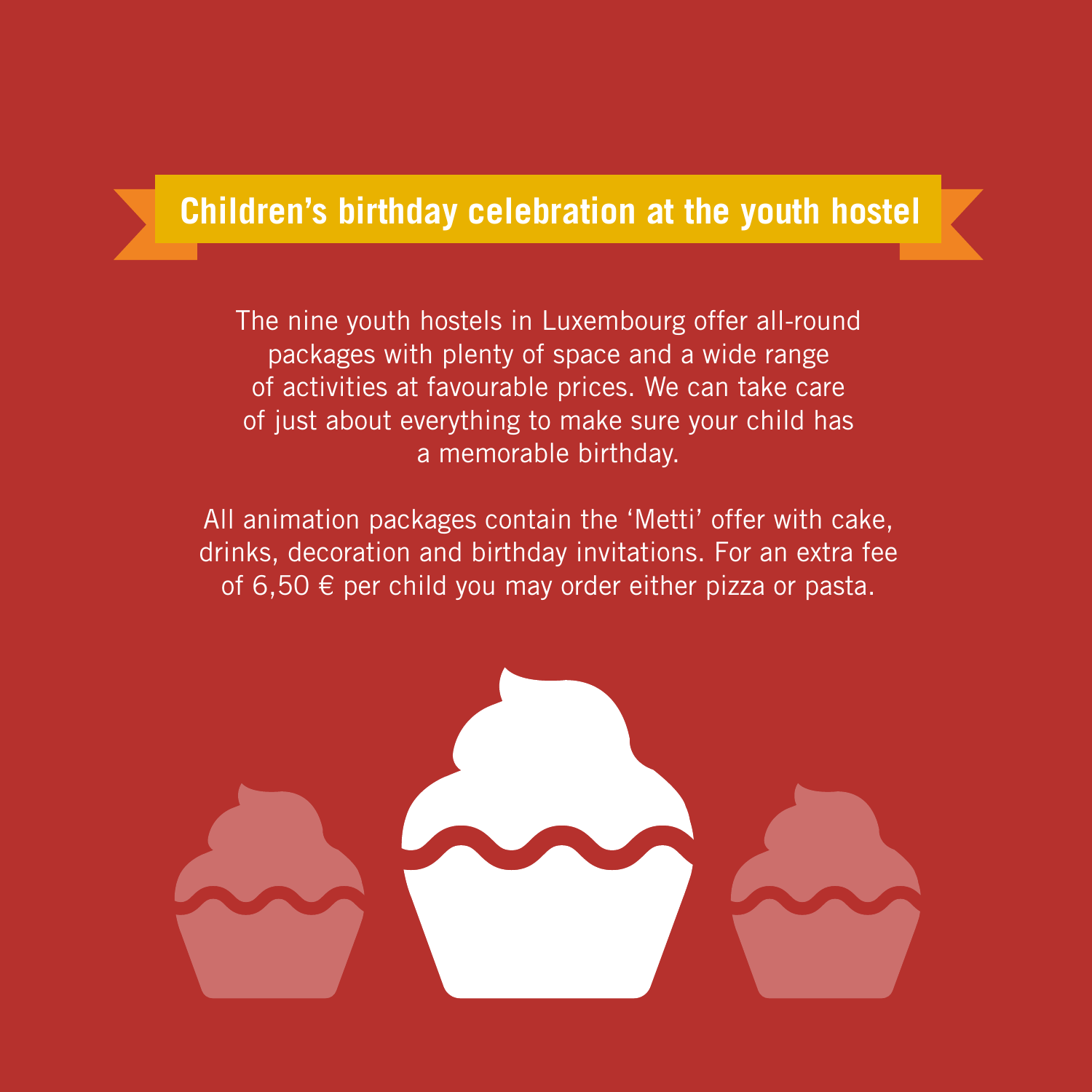#### **All youth hostels in Luxembourg**

| ĐO<br>Toni        | Pizza or pasta; birthday cake (chocolate or marble); drinks:<br>Fairtrade juice* and water; table reservation and decoration; birthday<br>invitations in PDF format; greeting card for the birthday child<br>€ 140 € for 10 children + 13 € per add. child<br>€ 165 € for 10 children + 15 € per add. child   |
|-------------------|---------------------------------------------------------------------------------------------------------------------------------------------------------------------------------------------------------------------------------------------------------------------------------------------------------------|
| Metti<br>$\equiv$ | Birthday cake (chocolate or marble); drinks: drinking chocolate,<br>Fairtrade juice* and water; table reservation and decoration; birthday<br>invitations in PDF format; greeting card for the birthday child<br>€ 85 € for 10 children + 8 € per add. child<br>€ 110 € for 10 children + 10 € per add. child |



\*The following ingredient is 100% Fairtrade certified: juice



#### **Not a member yet?**

Don't hesitate to contact the federation of your country for information on how to receive your own international family membership card. Your membership will help you save money on all our activities and many other interesting things – find out more!

LEGEND ① Time Age Wember's price E Standard price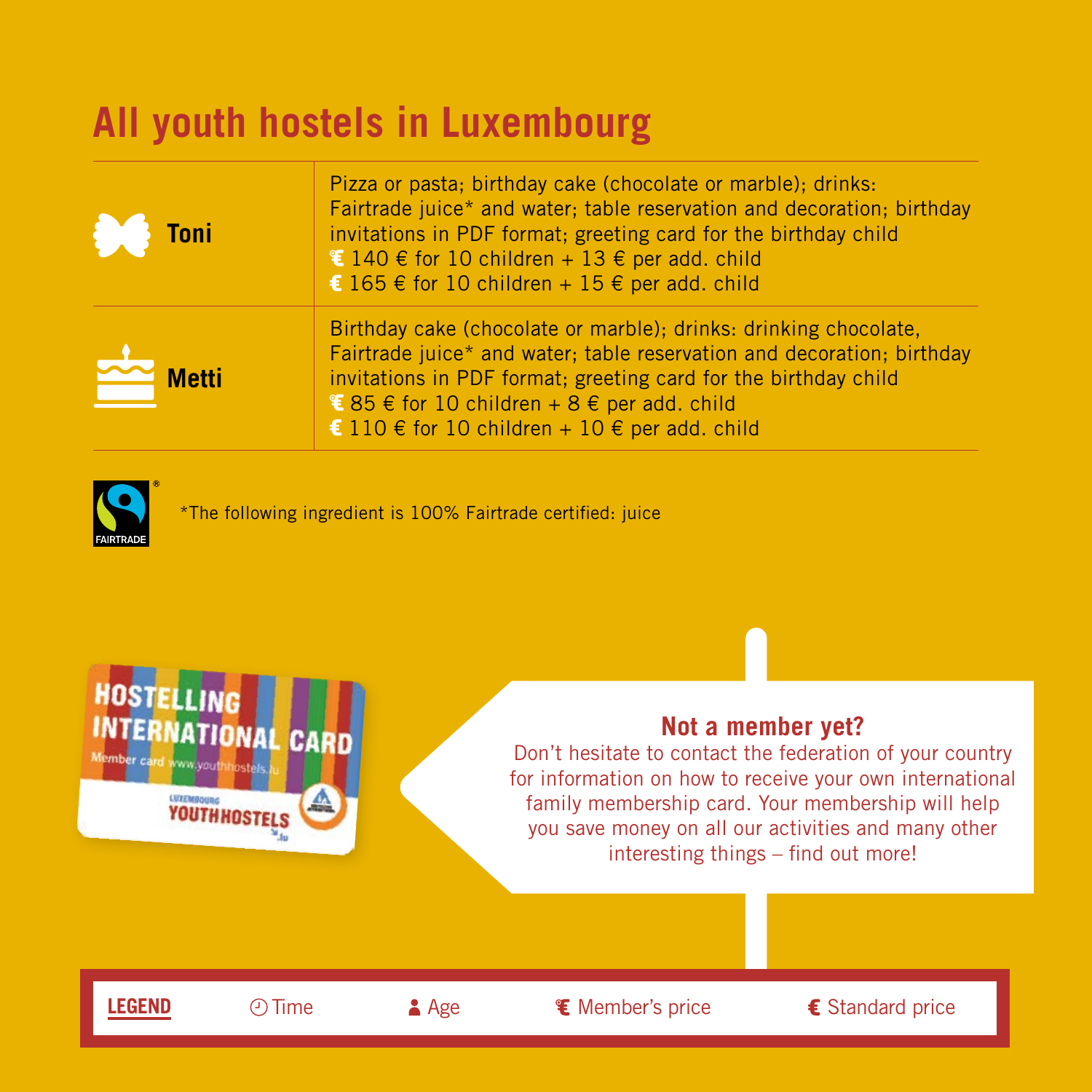

#### **Youth hostel Beaufort**

 $\bullet$ 

 $\circ$ 

| Indoor play                                                    | $\odot$ Admission for 4 hours to the indoor playground<br>3 years and above<br>$I45 \in$ for 10 children + 8 $\in$ per add. child<br>€ 176 € for 10 children + 10 € per add. child                                                                                                                            |
|----------------------------------------------------------------|---------------------------------------------------------------------------------------------------------------------------------------------------------------------------------------------------------------------------------------------------------------------------------------------------------------|
| et's bowl                                                      | $\odot$ 2-hour rental of the bowling alley<br>6 years and above<br>€ 130 € for 10 children<br>€ 170 € for 10 children                                                                                                                                                                                         |
| Disco                                                          | $\odot$ Half a day rental of the fully equipped disco room including<br>a hi-fi and light system<br>3 years and above<br>€ 198 € for 10 children + 8 € per add. child<br>€ 234 € for 10 children + 10 € per add. child                                                                                        |
| <b>Indiana Jones</b><br>GEOCACHING                             | $\odot$ Guided 2 - 2,5-hour modern scavenger hunt involving GPS-devices<br><b>4</b> 9 years and above<br><b>€</b> 225 € for 10 children + 8 € per add. child<br>€ 264 € for 10 children + 10 € per add. child                                                                                                 |
| Bricks4Kidz®<br><b>GREEN &amp; BLUE</b><br><b>LEGO® BRICKS</b> | $\odot$ Building of an exclusive 'Bricks4Kidz®' model as well as free<br>playtime with LEGO® bricks during 1,5 hours<br>4 years and above<br>€ 375 $\epsilon$ – 447 $\epsilon$ for 10 children + 28 $\epsilon$ – 34 $\epsilon$ per add. child<br>€ 405 € - 480 € for 10 children + 30 € - 36 € per add. child |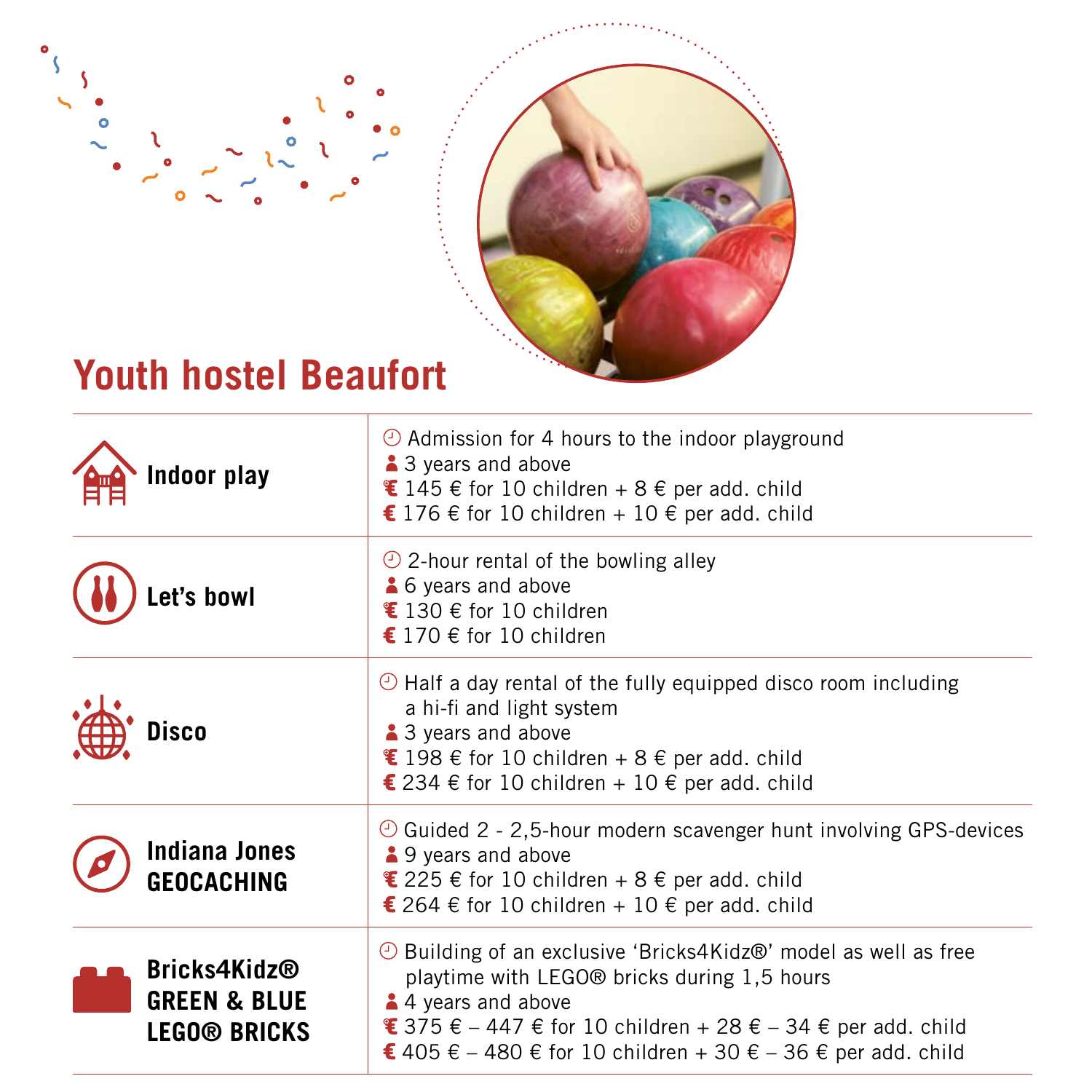# **Youth hostel Echternach**

| (Mini-)Tarzan<br><b>INDOOR CLIMBING</b> | $\odot$ 1.5 - 2-hour course on the 14 m high in-house climbing<br>wall with a professional coach<br><b>1</b> 5 years and above<br>€ 225 € for 10 children + 8 € per add. child<br>€ 264 € for 10 children + 10 € per add. child |  |
|-----------------------------------------|---------------------------------------------------------------------------------------------------------------------------------------------------------------------------------------------------------------------------------|--|
| Indiana Jones<br><b>GEOCACHING</b>      | $\odot$ Guided 2 - 2,5-hour modern scavenger hunt involving GPS-devices<br>4.9 years and above<br><b>€</b> 225 € for 10 children + 8 € per add. child<br>€ 264 € for 10 children + 10 € per add. child                          |  |
| Sporty                                  | $\odot$ 2-hour rental of the sports hall<br>3 years and above<br>€ 130 € for 10 children + 8 € per add. child<br>€ 160 € for 10 children + 10 € per add. child                                                                  |  |
| <b>Outdoor trampoline</b>               | $\odot$ 2-hour rental of the trampoline park<br>4 years and above<br>$I45 \in$ for 10 children + 8 $\in$ per add. child<br>€ 176 € for 10 children + 10 € per add. child                                                        |  |

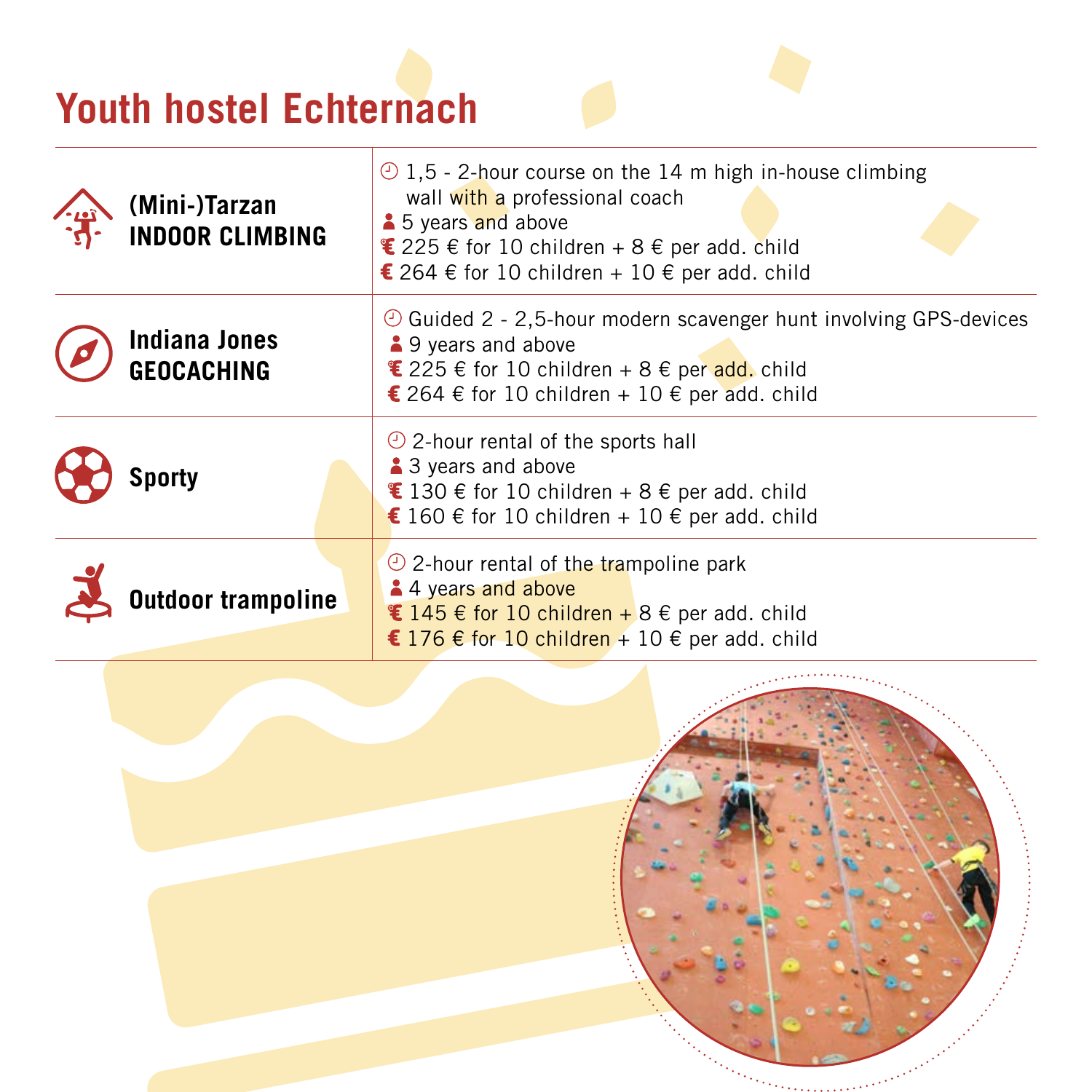

# **Youth hostel Esch-sur-Alzette**

| Bricks4Kidz®<br><b>GREEN &amp; BLUE</b><br><b>LEGO® BRICKS</b> | $\odot$ Building of an exclusive 'Bricks4Kidz®' model as well as free<br>playtime with LEGO® bricks during 1,5 hours<br>4 years and above<br><b>€</b> 375 € – 447 € for 10 children + 28 € – 34 € per add. child<br>€ 405 € – 480 € for 10 children + 30 € – 36 € per add. child |
|----------------------------------------------------------------|----------------------------------------------------------------------------------------------------------------------------------------------------------------------------------------------------------------------------------------------------------------------------------|
| <b>Traditional</b>                                             | $\odot$ 2 hours of mentored games and handicrafts<br>3 years and above<br><b>€</b> 180 € for 10 children + 8 € per add. child<br>€ 215 € for 10 children + 10 € per add. child                                                                                                   |
| <b>Princess</b>                                                | $\odot$ 2 hours of mentored games, facepainting and creation of a bracelet<br>3 years and above<br><b>€</b> 240 € for 10 children + 8 € per add. child<br>€ 281 € for 10 children + 10 € per add. child                                                                          |
| Clown                                                          | $\odot$ 2 hours of mentored games and creation of a clown's mask<br>3 years and above<br>€ 180 € for 10 children + 8 € per add. child<br>€ 215 € for 10 children + 10 € per add. child                                                                                           |
| Super hero                                                     | $\odot$ 2 hours of mentored games and creation of a hero's mask<br>3 years and above<br>€ 180 € for 10 children + 8 € per add. child<br>€ 215 € for 10 children + 10 € per add. child                                                                                            |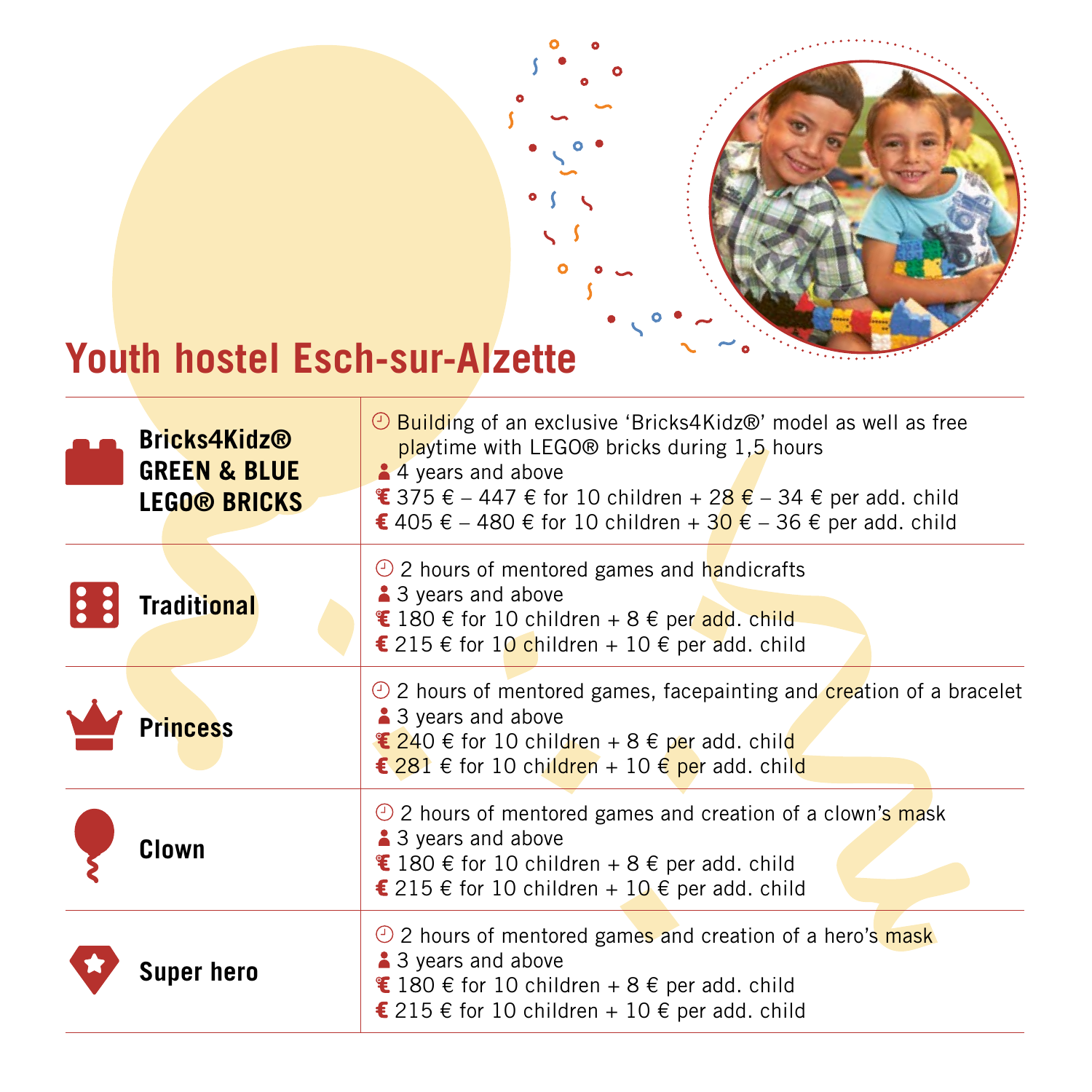# **Youth hostel Hollenfels**

| <b>Ratatouille</b><br><b>COOKING</b>   | $\odot$ 2.5 – 3-hour mentored cooking or baking course including<br>ingredients<br>6 years and above<br>€ 140 € for 10 children<br>€ 165 € for 10 children |
|----------------------------------------|------------------------------------------------------------------------------------------------------------------------------------------------------------|
| My mad<br>science party<br><b>PINS</b> | $\odot$ 2 hours of fascinating scientific experiments mentored<br>by PINS asbl.<br>6 years and above<br>€ 341 € for 12 children<br>€ 394 € for 12 children |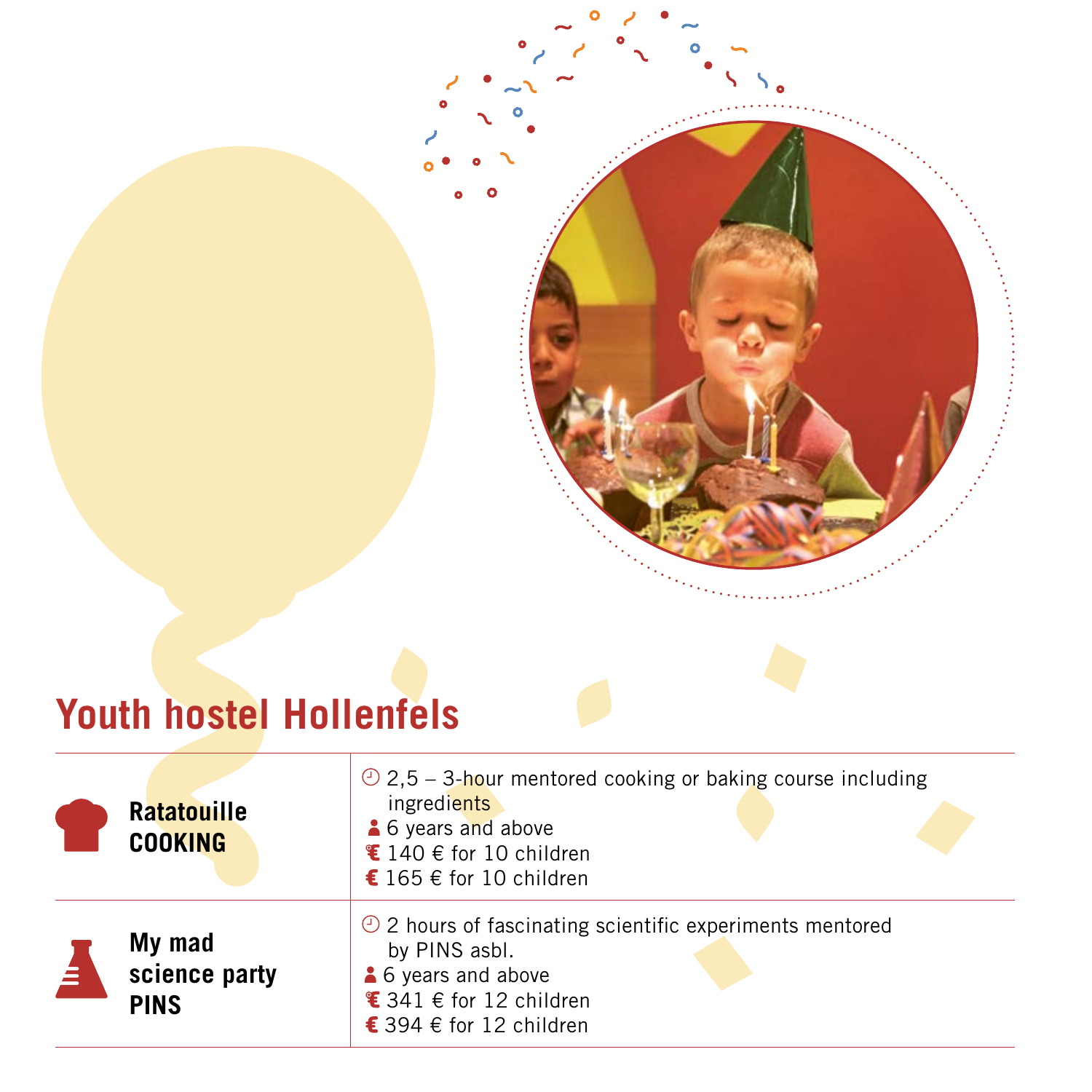## **Youth hostel Larochette**

| <b>Indiana Jones</b><br><b>GEOCACHING</b>                         | $\odot$ Guided 2 - 2,5-hour modern scavenger hunt involving GPS-devices<br>49 years and above<br>€ 225 € for 10 children + 8 € per add. child<br>€ 264 € for 10 children + 10 € per add. child                                                |
|-------------------------------------------------------------------|-----------------------------------------------------------------------------------------------------------------------------------------------------------------------------------------------------------------------------------------------|
| My mad<br>science party<br><b>PINS</b>                            | $\odot$ 2 hours of crazy scientific experiments mentored by PINS asbl.<br>6 years and above<br>$E$ 341 € for 12 children<br>€ 394 € for 12 children                                                                                           |
| <b>Old Shatterhand</b><br><b>HANDICRAFTS</b><br><b>CITIESCAPE</b> | $\odot$ 3-hour programme with handicraft workshops around the topic<br>of the Native Americans, mentored by Citiescape<br>6 years and above<br>€ 325 € for 10 children + 25 € per add. child<br>€ 350 € for 10 children + 27 € per add. child |
| <b>Carving factory</b><br><b>CITIESCAPE</b>                       | $\odot$ 3-hour carving workshop, mentored by Citiescape<br>49 years and above<br>€ 325 € for 10 children + 25 € per add. child<br>€ 350 € for 10 children + 27 € per add. child                                                               |

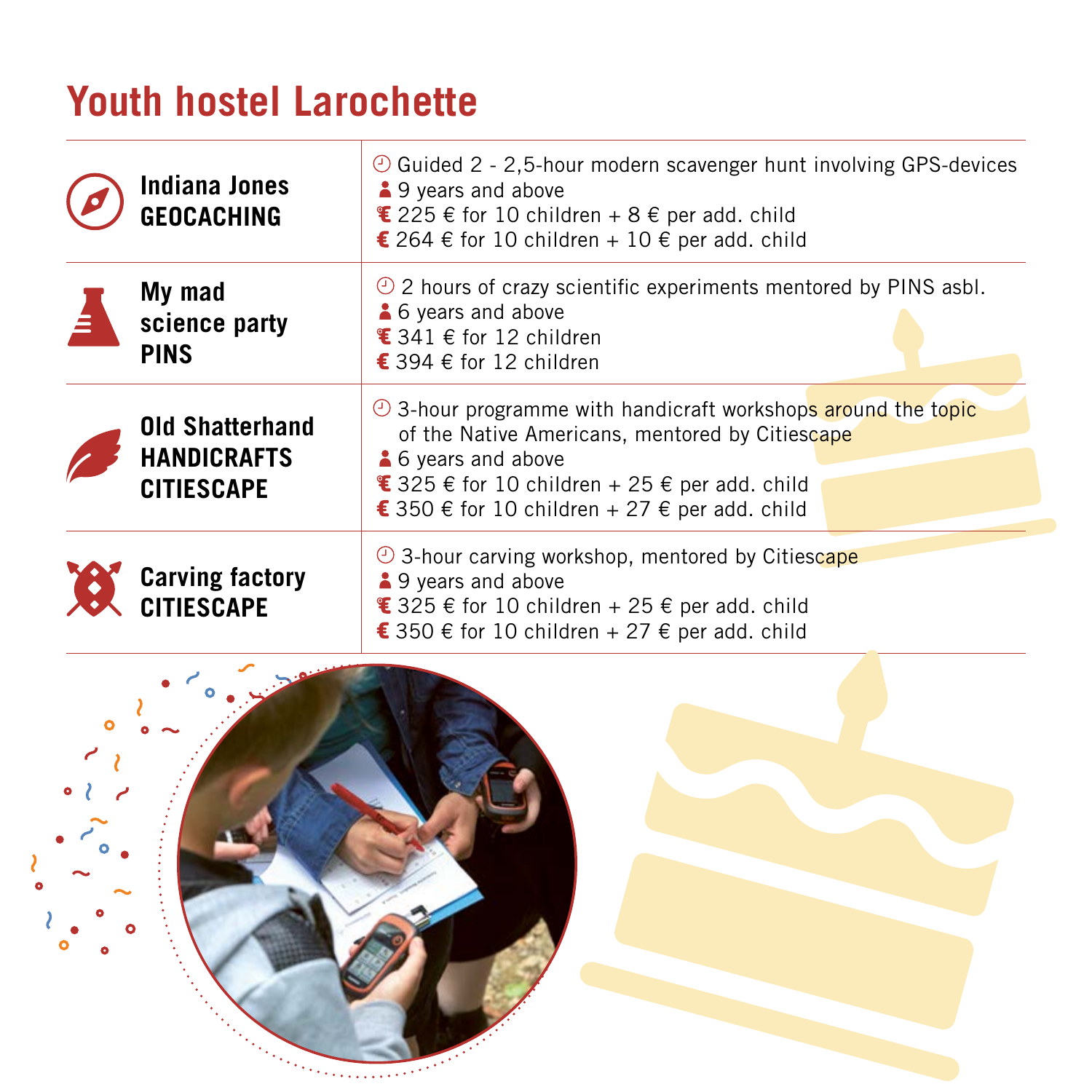## **Youth hostel Lultzhausen**

| Indoor play              | $\odot$ Admission for 4 hours to the indoor playground<br><b>3</b> 3 years and <b>above</b><br><b>€</b> 145 € for 10 children + 8 € per add. child<br>€ 176 € for 10 children + 10 € per add. child |
|--------------------------|-----------------------------------------------------------------------------------------------------------------------------------------------------------------------------------------------------|
| Winnetou<br>WATER SPORTS | $\odot$ 2 – 2.5 hours of guided kayaking, canoeing or stand-up paddle<br>boarding on the Upper Sûre lake<br>10 years and above<br>€ 261 € for 12 children<br>€ 306 € for 12 children                |
|                          |                                                                                                                                                                                                     |

## **Youth hostel Luxembourg-city**

|   | <b>Indiana Jones</b><br><b>GEOCACHING</b>                      | $\odot$ Guided 2 - 2,5-hour modern scavenger hunt involving GPS-devices<br><b>49 years and above</b><br><b>€</b> 225 € for 10 children + 8 € per add. child<br>€ 264 € for 10 children + 10 € per add. child                                                                                                  |
|---|----------------------------------------------------------------|---------------------------------------------------------------------------------------------------------------------------------------------------------------------------------------------------------------------------------------------------------------------------------------------------------------|
| A | My mad<br>science party<br><b>PINS</b>                         | $\odot$ 2 hours of fascinating scientific experiments mentored<br>by PINS asbl.<br>6 years and above<br>$$341 €$ for 12 children<br>€ 394 € for 12 children                                                                                                                                                   |
|   | Bricks4Kidz®<br><b>GREEN &amp; BLUE</b><br><b>LEGO® BRICKS</b> | $\odot$ Building of an exclusive 'Bricks4Kidz®' model as well as free<br>playtime with LEGO® bricks during 1,5 hours<br>4 years and above<br>€ 375 € – 447 € for 10 children + 28 € – 34 € per add. child<br>€ 405 $\epsilon$ – 480 $\epsilon$ for 10 children + 30 $\epsilon$ – 36 $\epsilon$ per add. child |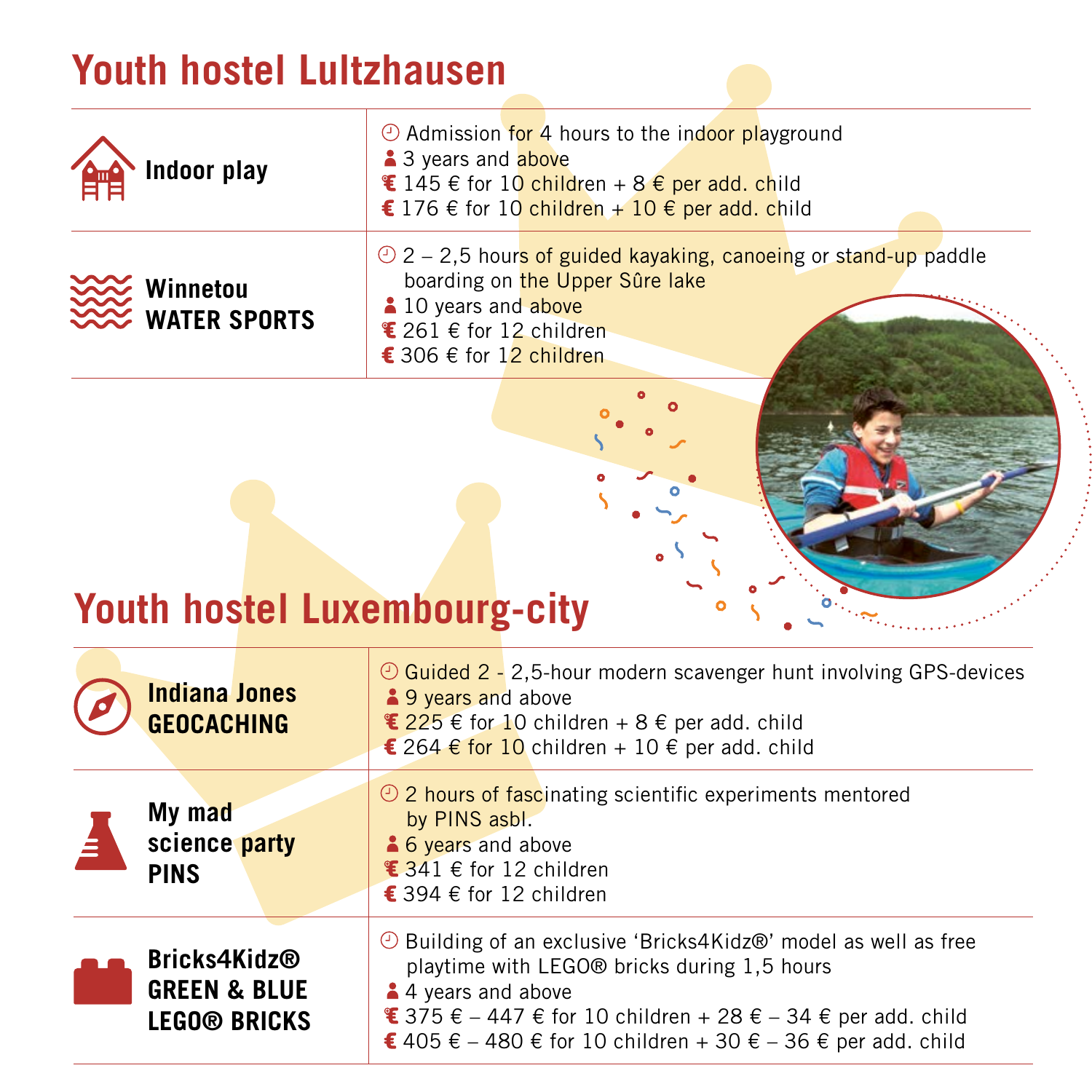## **Youth hostel Remerschen**

| É. | My mad<br>science party<br><b>PINS</b>                         | $\odot$ 2 hours of fascinating scientific experiments mentored<br>by PINS asbl.<br>6 years and above<br>€ 341 € for 12 children<br>€ 394 € for 12 children                                                                                                                       |
|----|----------------------------------------------------------------|----------------------------------------------------------------------------------------------------------------------------------------------------------------------------------------------------------------------------------------------------------------------------------|
|    | Bricks4Kidz®<br><b>GREEN &amp; BLUE</b><br><b>LEGO® BRICKS</b> | $\odot$ Building of an exclusive 'Bricks4Kidz®' model as well as free<br>playtime with LEGO® bricks during 1,5 hours<br>4 years and above<br><b>€</b> 375 € – 447 € for 10 children + 28 € – 34 € per add. child<br>€ 405 € – 480 € for 10 children + 30 € – 36 € per add. child |

ö

 $\bullet$ ۰

#### **Youth hostel Vianden**

| Indiana Jones<br><b>GEOCACHING</b>                                | $\odot$ Guided 2 – 2,5-hour modern scavenger hunt involving GPS-devices<br>49 years and above<br><b>€</b> 225 € for 10 children + 8 € per add. child<br>€ 264 € for 10 children + 10 € per add. child                                                        |
|-------------------------------------------------------------------|--------------------------------------------------------------------------------------------------------------------------------------------------------------------------------------------------------------------------------------------------------------|
| <b>Old Shatterhand</b><br><b>HANDICRAFTS</b><br><b>CITIESCAPE</b> | $\odot$ 3-hour programme with handicraft workshops around the topic<br>of the Native Americans, mentored by Citiescape<br><b>46 years and above</b><br><b>€</b> 325 € for 10 children + 25 € per add. child<br>€ 350 € for 10 children + 27 € per add. child |
| <b>Carving factory</b><br><b>CITIESCAPE</b>                       | $\odot$ 3-hour carving workshop, mentored by Citiescape<br>49 years and above<br>€ 325 € for 10 children + 25 € per add. child<br>€ 350 € for 10 children + 27 € per add. child                                                                              |